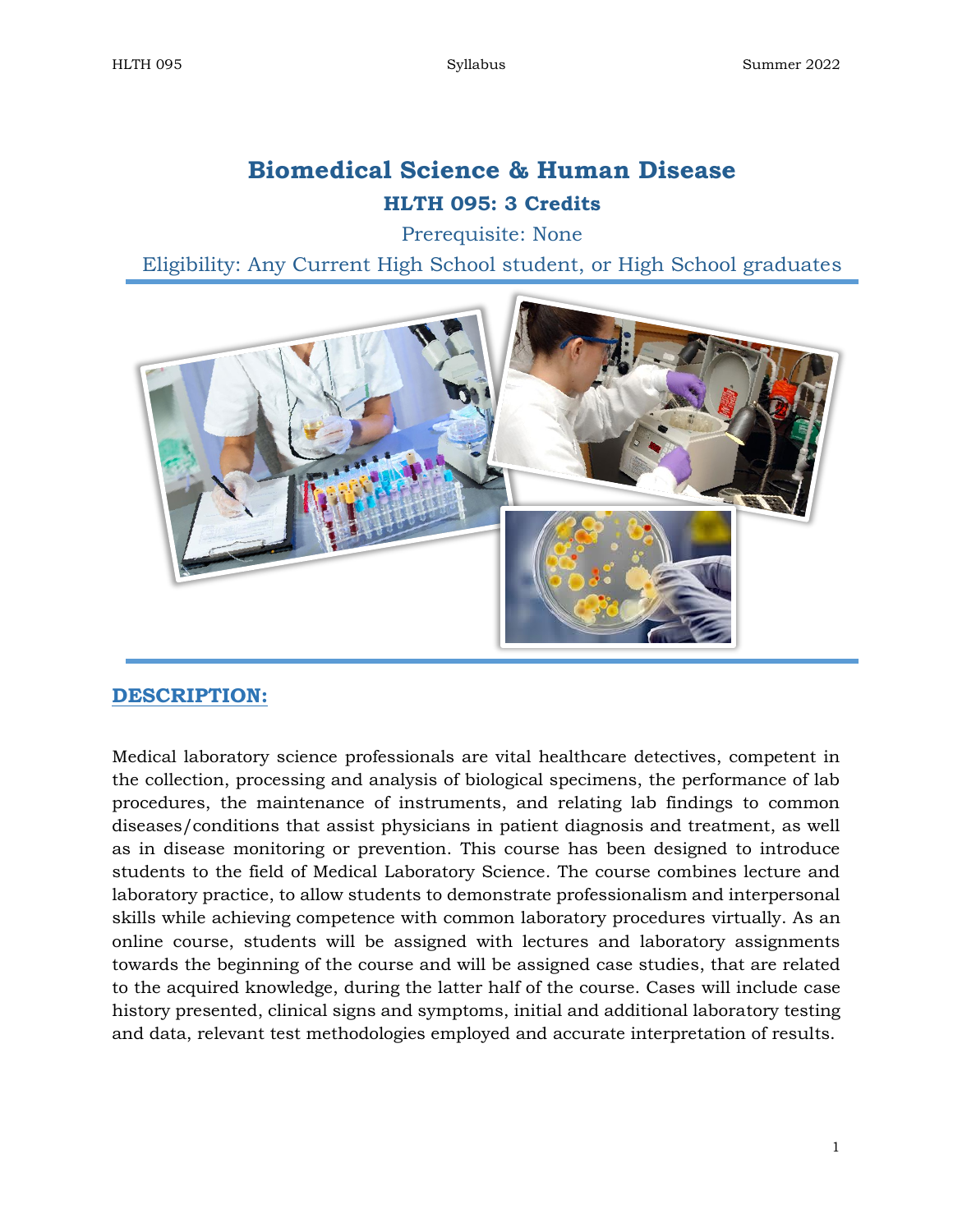#### **COURSE OBJECTIVES:**

- 1. Demonstrates proper handling of patients/specimens and evaluate situations that may cause adverse issues
- 2. Demonstrate skill with some laboratory equipment
- 3. Demonstrate competence with laboratory mathematics and quality control
- 4. Comply with laboratory safety protocols by demonstrating proper technique
- 5. Renal anatomy and physiology, formation of urine and microscopic identification of elements found in a urine sediment
- 6. Basic understanding and analysis of blood and other body fluids
- 7. Basic understanding of hematology, immunology, clinical chemistry and microbiology with emphasis placed on point of care testing in all areas of the laboratory.
- 8. Correlate abnormal laboratory test results with various disease states.

## **MAJOR TOPICS:**

- Laboratory Safety
	- o Bloodborne Pathogens
	- o Chemical Hygiene
	- o Exposure Control Plan
	- o PPE, Safety Devices & Techniques
- Blood/Specimen Collection & Quality Control
	- o Renal Anatomy & Physiology
	- o Physiologic Assessment Using Urinalysis
	- o Correlating Diseases with Abnormal Results
	- o Laboratory Procedure: Urinalysis
	- o Accuracy & Precision
	- o Statistical Formulas and Implementation
	- o Statistical Analysis of Laboratory Procedures
- Bloodbank, Hematology & Immunology
	- o Blood Cells
	- o While Blood Cell Morphology
	- o Red Blood Cell Morphology
	- o Laboratory Procedure: Identification of Blood Cells Under the Microscope
	- o ABO & RH Blood Types
	- o Laboratory Procedure: ABO/Rh Typing
	- o Autoimmune diseases
- Basic Principles of Clinical Chemistry & Clinical Microbiology
	- o Clinical Significant Pathogen vs. Normal Flora
	- o Bacterial Identification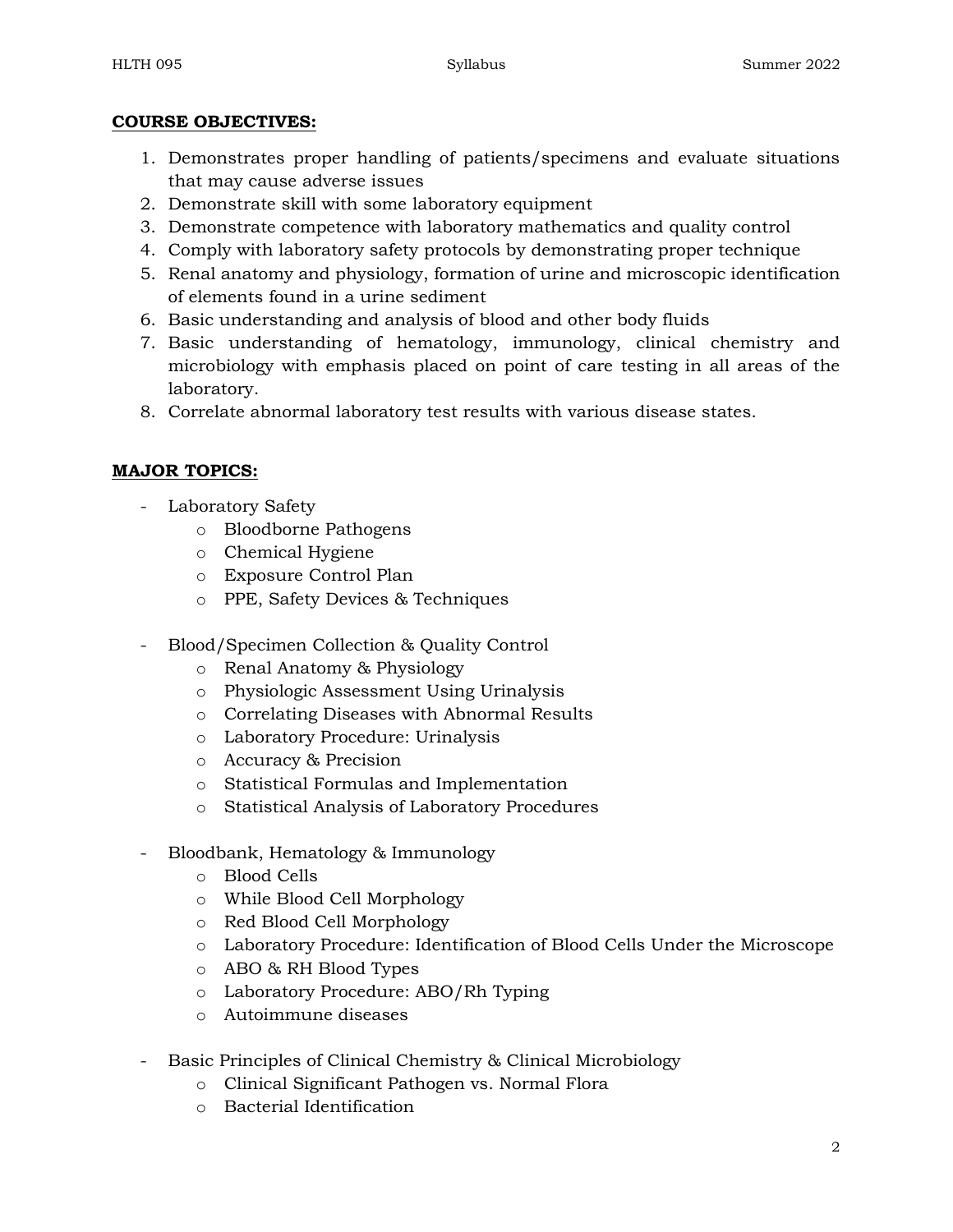- o Bacterial Morphology: Gram Stains
- o Laboratory Procedure: Gram Stains
- o Glucose Metabolism and Regulation
- o Diseases Associated with Glucose Metabolism
- o Cardiac markers and Tumor markers
- Molecular Module
	- o DNA Isolation
	- o Cell Division
	- o Gel Electrophoresis
- Professional Development
	- o Importance of Effective Communication in a Clinical Setting
	- o Effective Written Communication
	- o Effective Verbal Communication

# **COURSE INSTRUCTOR:** Koela Ray, MSc, MS 302 Rowell Email: [Koela.Ray@uvm.edu](mailto:Koela.Ray@uvm.edu)

Office Hours (July  $05<sup>th</sup>$  – July  $29<sup>th</sup>$ ): TR 9:00 AM – 12:00 PM (Virtual meetings, by appointment)

#### **RESOURCES:**

#### *TEXTBOOK (Not Required):*

Linne and Ringsrud's CLINICAL LABORATORY SCIENCE: Concepts, Procedures, and Clinical Applications. 8th Edition. Author: Mary Louise Turgeon Publisher: Elsevier. ISBN-13: 978-0323530828

*ONLINE Module:* There will be no standard meeting times during the entire course, and materials will be delivered asynchronously. *UVM Blackboard* will be used for the online section. Lecture and virtual laboratory materials with assignments will be posted in sections with specific deadlines. These due dates for your assignments, can be found in the course schedule. Please review these regularly and in addition, you will receive reminders prior to the due dates.

Online modules will require about 5 to 8 hours of work, per day, which students can complete at their convenience. Students are expected to work independently on the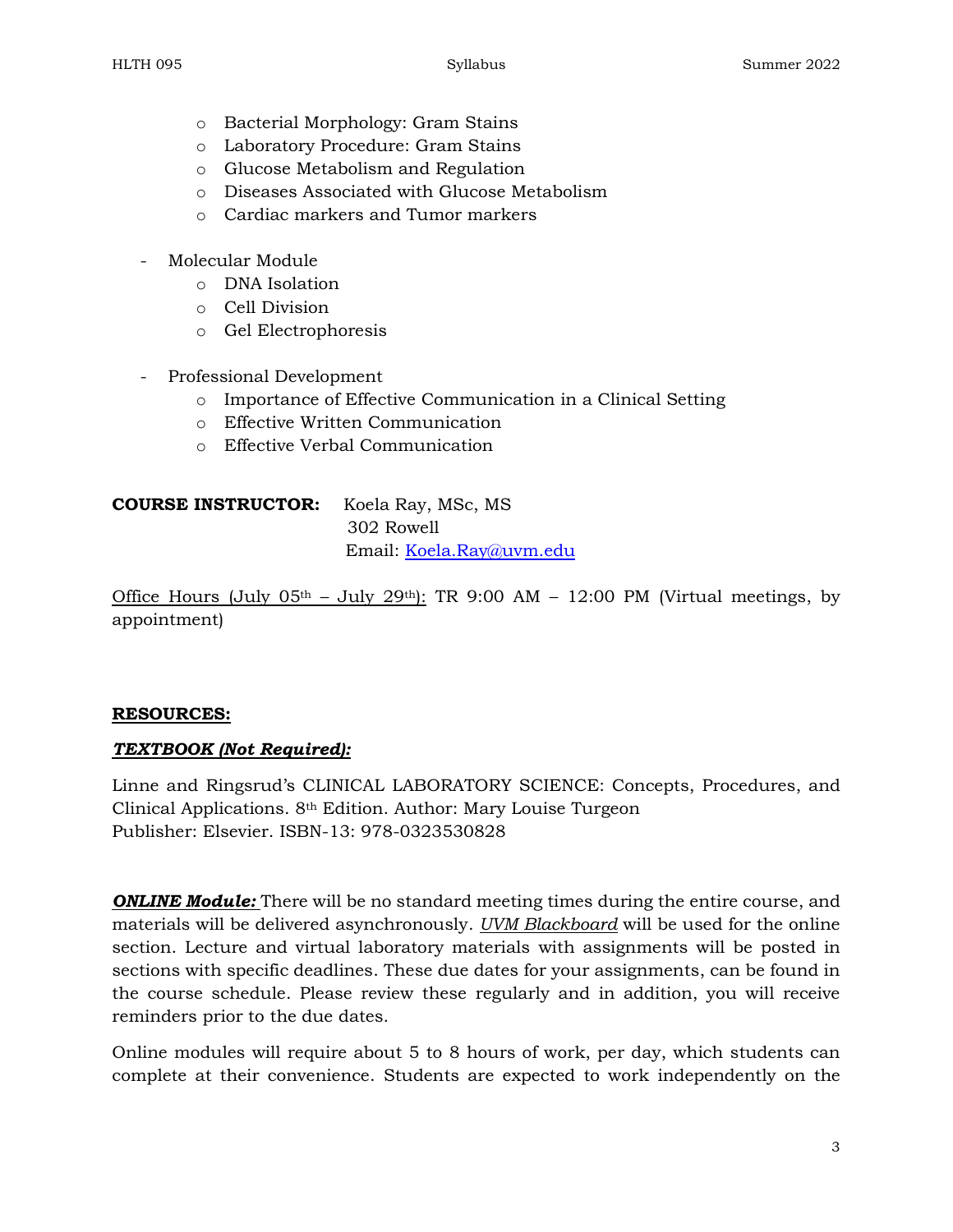cases and assignments and discuss with the rest of the class at the end of each task, through online discussion forums.

Late work will not be accepted. Assignments will not be graded after the deadline. If you have an extenuating circumstance, please contact me by private message before the assignment is due to make alternate arrangements.

#### **DISCUSSION FORUMS**

Discussion Forums are a way for you to engage with each other about the course content. Each lesson module will have a question that links to a forum. You can also access each forum by clicking on the **DISCUSSIONS** button in the course navigation links. In order to get full credit for each discussion, you will need to post a thoughtful, well-written response to the question and respond to one of your classmates' answers.

#### **EXAMS AND GRADING POLICY:**

**GRADING:** Your grade in this course will be derived from your efforts the cumulative final presentation for lecture and lab, class participation and exams, and completion of case study homework.

A letter grade for this course will be determined by the following:

| Lecture                     |            |
|-----------------------------|------------|
| Midterm                     | 10%        |
| Final Exam                  | 15%        |
| Presentation and Discussion | 15%        |
| Participation (Quizzes)     | 15%<br>20% |
| Case study Homework         |            |
| Laboratory                  |            |
| Laboratory                  | 25%        |
| Total                       | 100        |

Your letter grade earned in the course will be based on the numerical ranges given below.

| $560 = F$ | 60 - 62 = D- 70 - 72 = C- 80 - 82 = B- 90 - 92 = A-        |  |
|-----------|------------------------------------------------------------|--|
|           | $63 - 66 = D$ $73 - 76 = C$ $83 - 86 = B$ $93 - 96 = A$    |  |
|           | $67 - 69 = D + 77 - 79 = C + 87 - 89 = B + 97 - 100 = A +$ |  |

You are encouraged to discuss your grade status with the instructor at any time.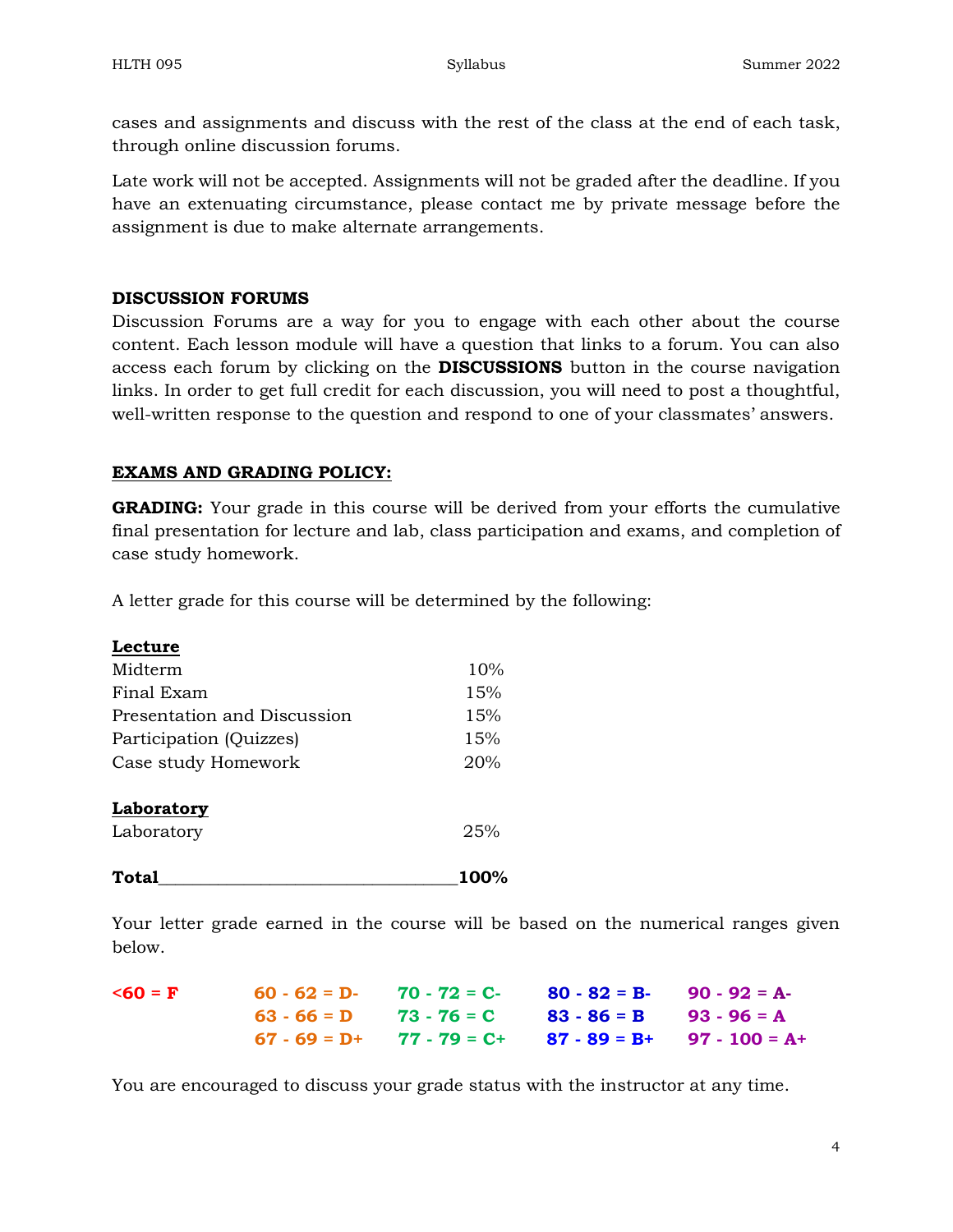**VIRTUAL LABORATORY AND LABORATORY ASSIGNMENTS:** Each laboratory exercise will be accompanied by a series of questions, mostly multiple choice and some short answers and will be graded. Some questions may require you to research the answers outside of the laboratory content available. The course laboratory portion is worth 25% of the course grade. The laboratory exercises are intended to help you have a better understanding of the material covered in the lectures.

**Participation:** Participation in the lecture and laboratory, is expected and worth 15% of your final grade. Skipping lecture material will definitely impact your understanding of course contents and affect grades. Most laboratory sessions are designed to help with better understanding of the lecture concepts.

**Presentation:** Presentation guidelines and a list of topics will be provided after the first week of classes. Students will have the option of selecting a topic from the list but does not have to it.

**ACADEMIC INTEGRITY:** The concepts of academic integrity apply to this course. This means that all work turned in under your name, including laboratory reports, laboratory quizzes and exams must be the product of your own work or else appropriately referenced. Copying the work of others without permission or without identifying it as someone else's work is plagiarism and is a violation of academic honesty. Unless specifically noted, all work should be your own.

**Code of Academic Integrity:** All academic work must conform to the UVM Code of Academic Integrity: [http://www.uvm.edu/~uvmppg/ppg/student/acadintegrity.pdf.](http://www.uvm.edu/~uvmppg/ppg/student/acadintegrity.pdf) Violations may be in any of the following categories: plagiarism, fabrication, collusion or cheating. Any student, member of the University staff, or faculty may report any perceived violation of this Code to the Center for Student Ethics and Standards. Charges will be heard by the Academic Integrity Council. Sanctions may range from a letter of warning to dismissal from the University.

**REASONABLE ACCOMODATION FOR LEARNING DISABILITIES:** In keeping with University policy, any student with a documented disability interested in utilizing accommodations should contact SAS, the office of Disability Services on campus. SAS works with students and faculty in an interactive process to explore reasonable and appropriate accommodations, which are communicated to faculty in an accommodation letter. All students are strongly encouraged to meet with their faculty to discuss the accommodations they plan to use in each course. Please click on this link, Accommodation Guidelines, to better understand the process. A student's accommodation letter lists those accommodations that will not be implemented until the student meets with their faculty to create a plan. Contact SAS: A170 Living/Learning Center; 802-656-7753; access@uvm.edu; or [www.uvm.edu/access](http://www.uvm.edu/access)